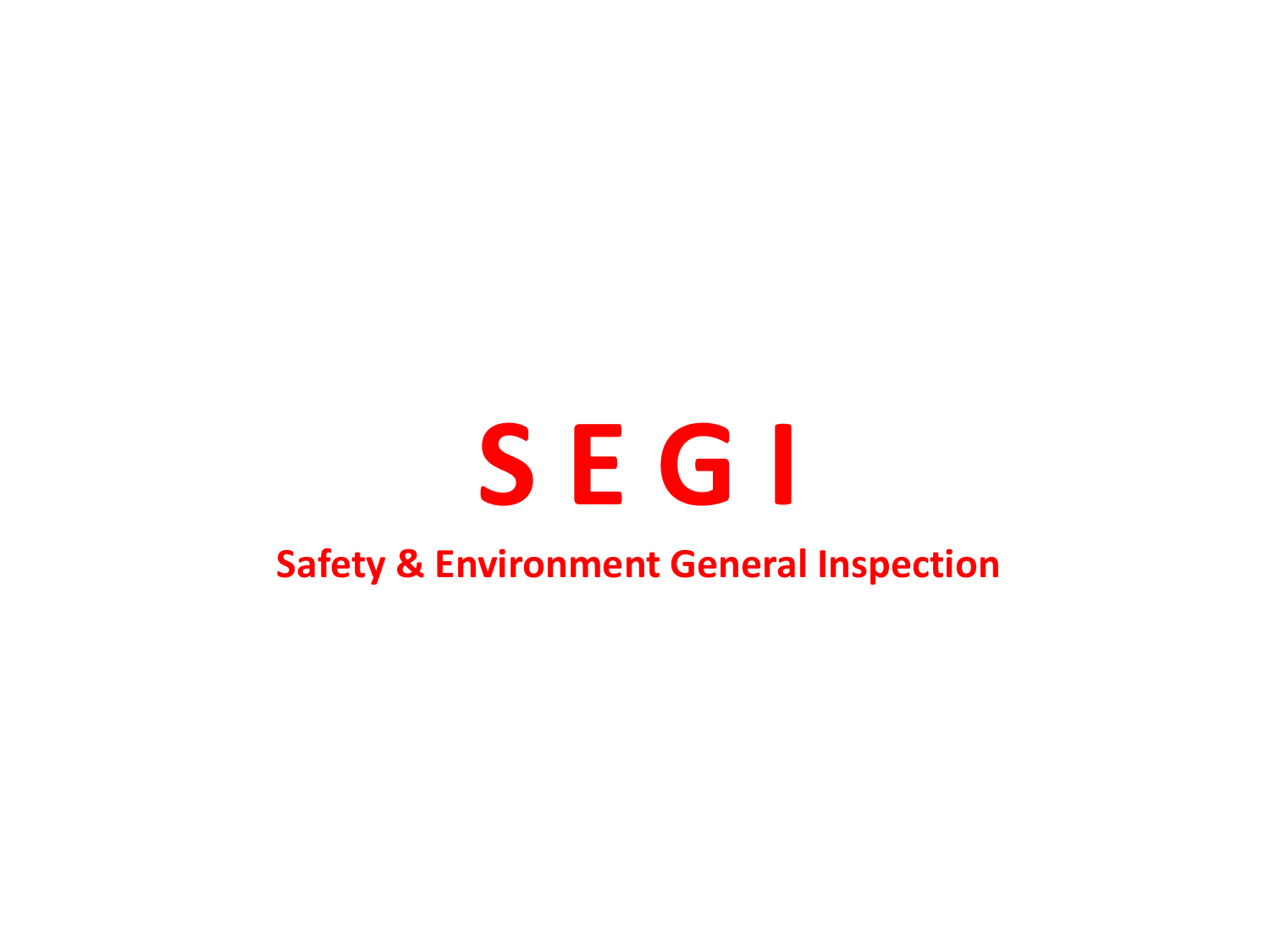### **WHO AM I ?**

#### Experience :

- Since 2012 : HSSE Inspection Task Force Project Leader, and lecturer at TOTAL HSE for Managers training
- From 1973 to 2012 : TOTAL (France, Canada, UK, China, Indonesia, Brunei, Algeria, Tunisia, Kenya, Congo) - Various positions over the 45 years spent with Total, ranging over Engineering, Offshore and Onshore Operations, Top level management, Communication, Business Planning & Development and HSSE-SD (Senior Vice-President for Upstream activities from 2004 to 2007).

#### Education :

- Masters of Science in Physics (1969)
- Postgraduate research in Applied Geophysics (1970)
- French Petroleum Institute : Petroleum Engineer (Drilling & Production) (1971)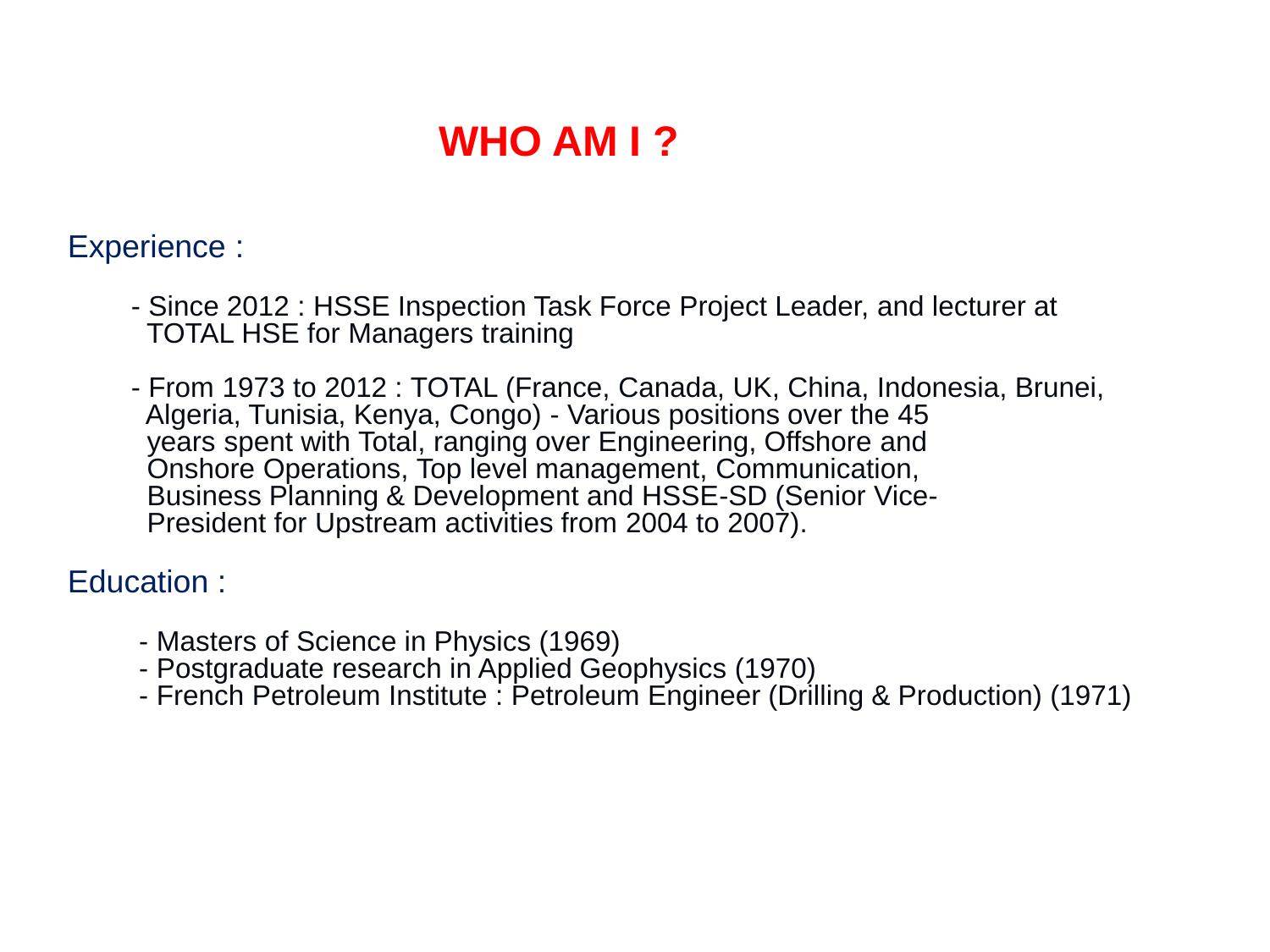### **CONTENT**

- o Introduction
- oGeneral Organisation of the SEGI mission
- o Focus of the Groups
- o SEGI Planning
- o Conclusion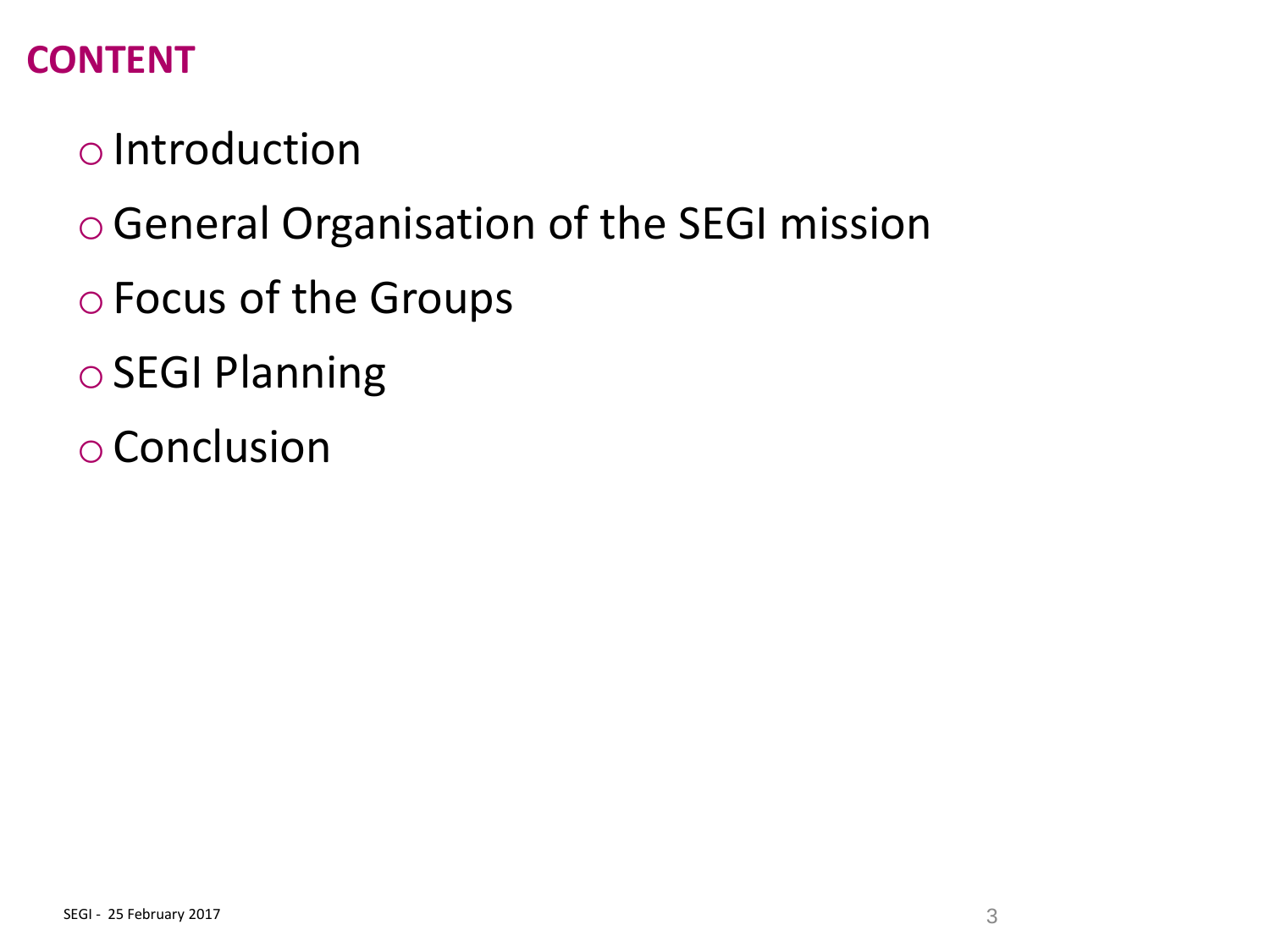## **Introduction**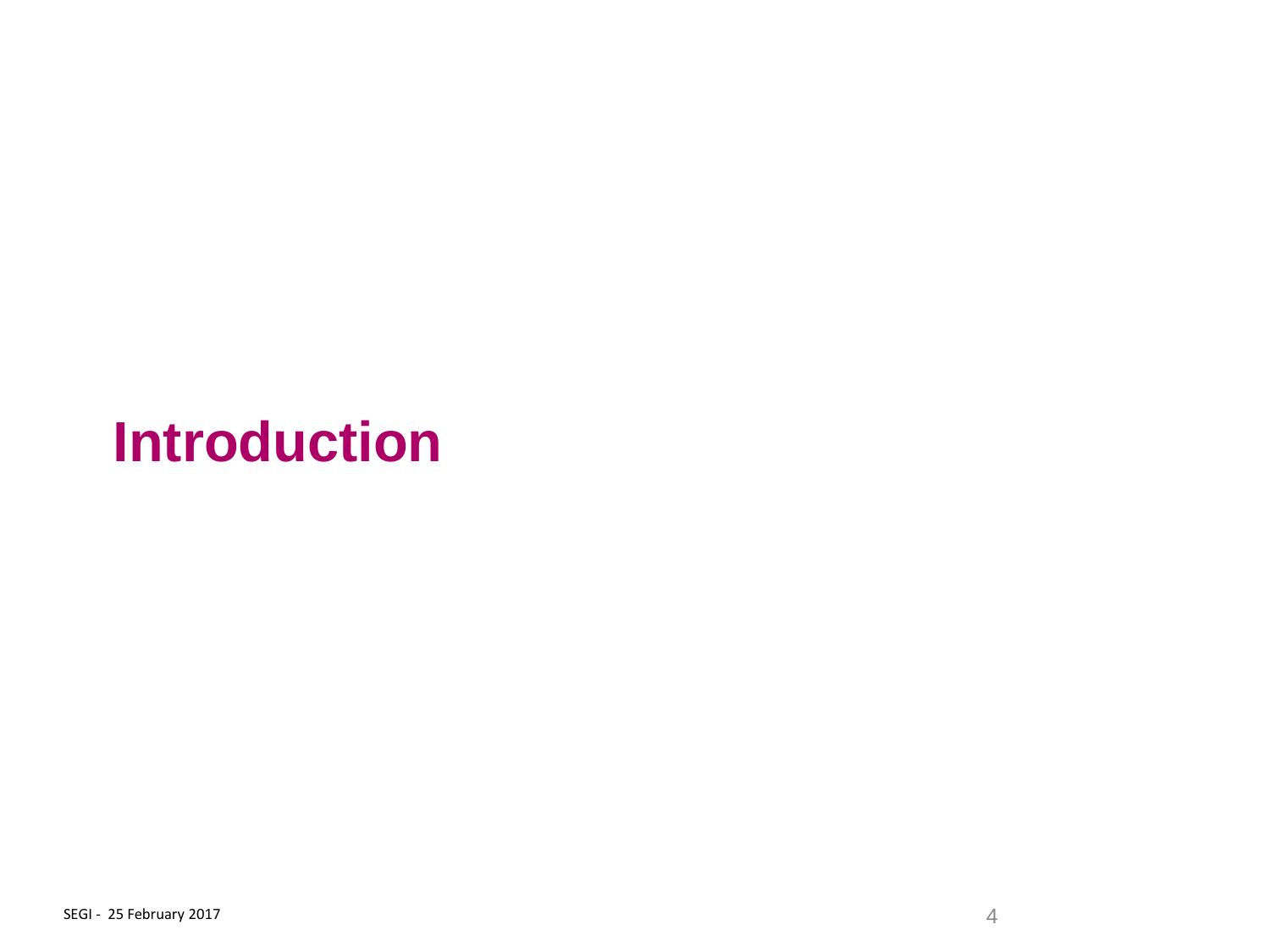### **Historical background**

- o Decision taken by TOTAL CEO in August 2009
- o Due to bumper build up of major incidents on Seveso High level sites in France
- o Main objectives :
	- $\circ$  Evaluate the level of operational requirements of the sites
	- o Understand why so many deviations to rules, inducing major incidents
- o A team of 15 inspectors was set, with experts from all Branches, to investigate Safety issues
- o In 2010, the concept was extended to Environment, and to all activities around the world
- o Since 2009, 70 sites have been inspected with very positive feedback from involved parties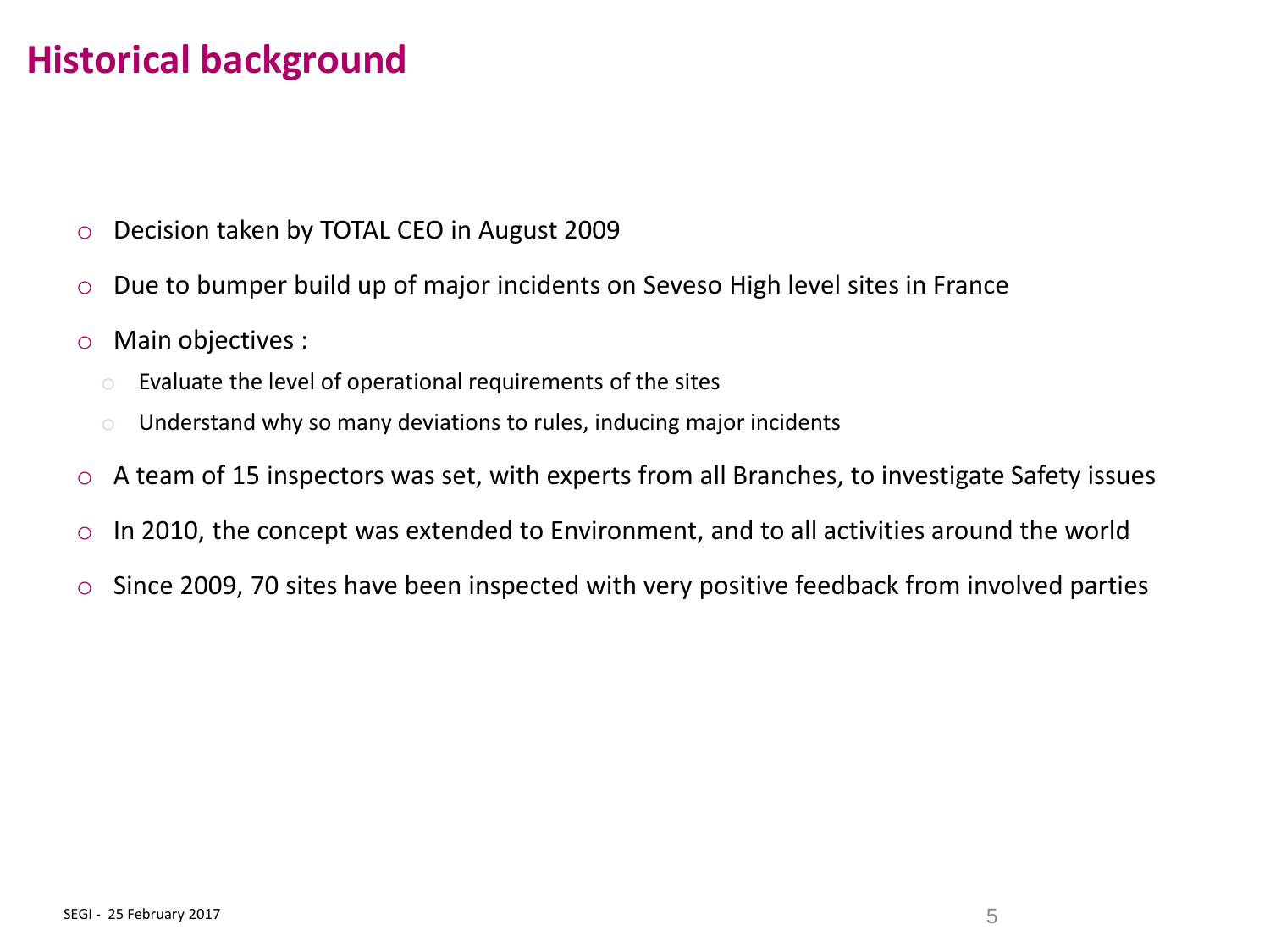#### **Introduction**

- o SEGI is a peer review to investigate safety & environment matters by a team having good expertise in the different themes addressed
- $\circ$  It is not an audit but it is a peer review. There is no list of predefined questions. The guidelines list all the subjects to be considered by the SEGI experts according to their experience.
- o There is no score delivered by the SEGI. Progress will be measured when the improvement plan is performed
- $\circ$  The SEGI report is synthetic and its focus is on major points to be corrected or improved. The recommendations are based on field observations, interviews & document reviews
- o Interviews with staff at every level and also with the personnel representatives (Health and Safety Committee) is a favored tool to obtain pieces of information and to have them crosschecked
- o SEGI is not only a technical inspection but it deals also with organization subjects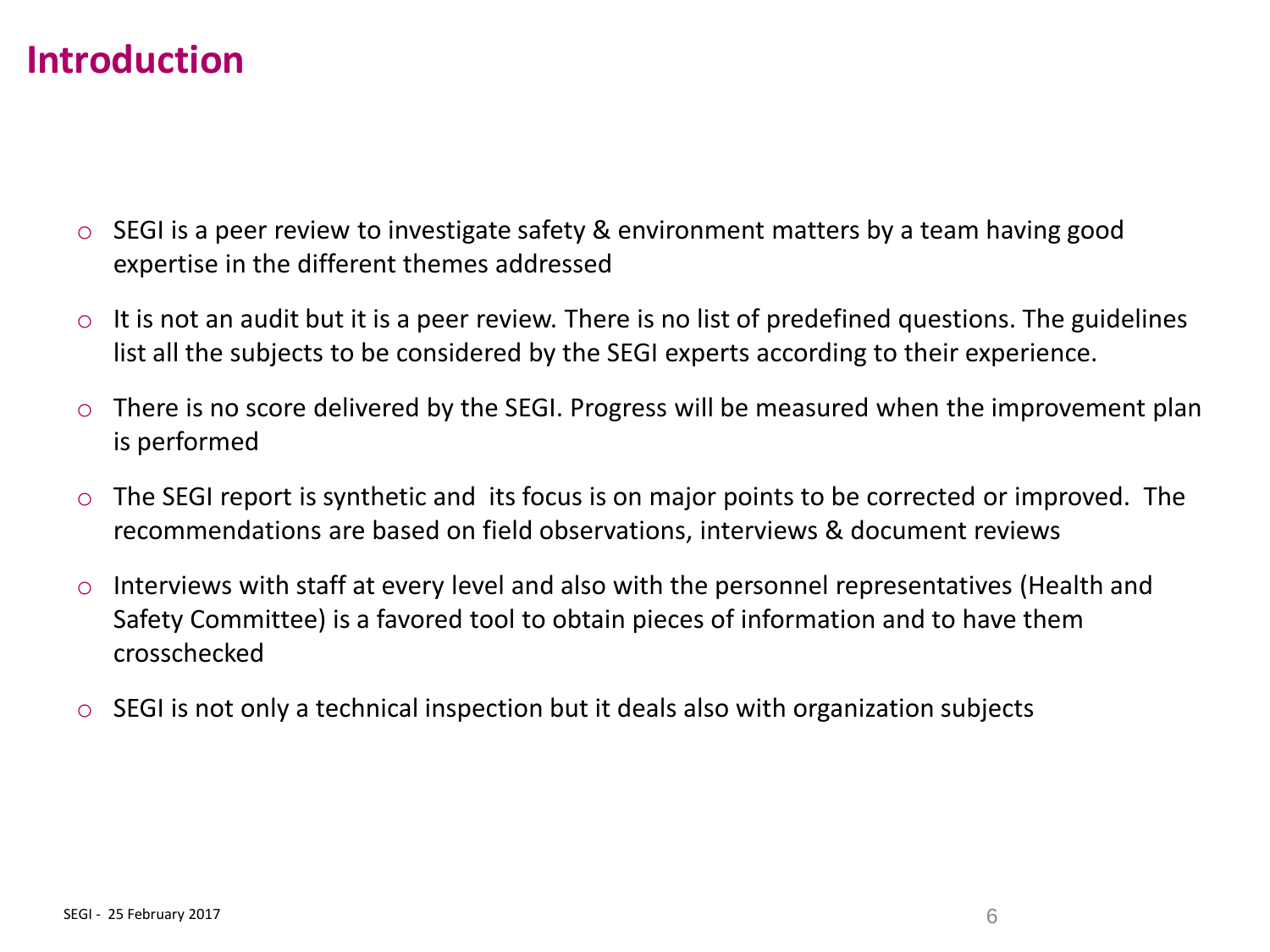## **General Organisation**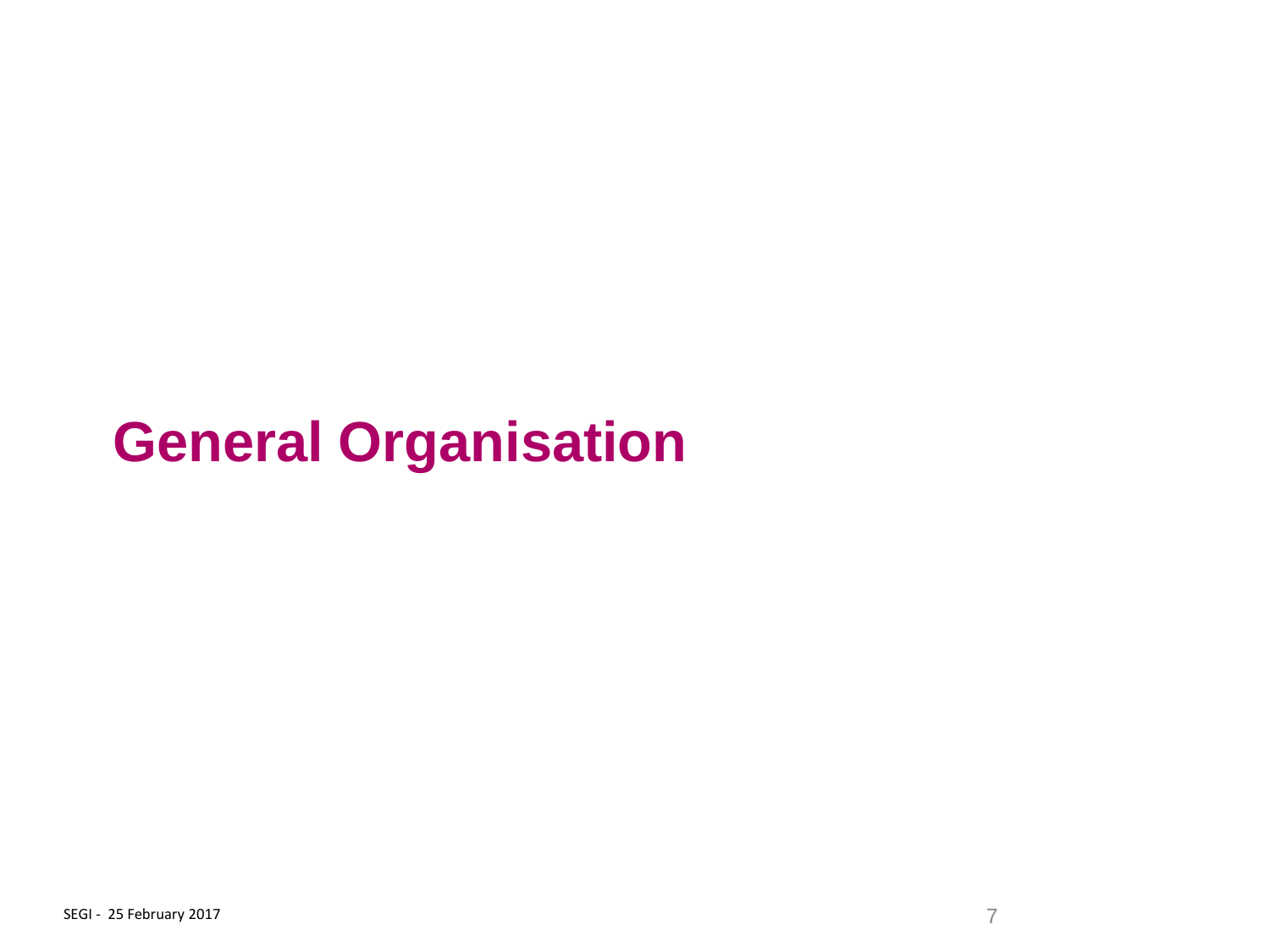### **General Organisation**

o The SEGI is performed by a number of experts in the following domains :



 $\circ$  The focus of each group is highlighted in slides 8 -> 19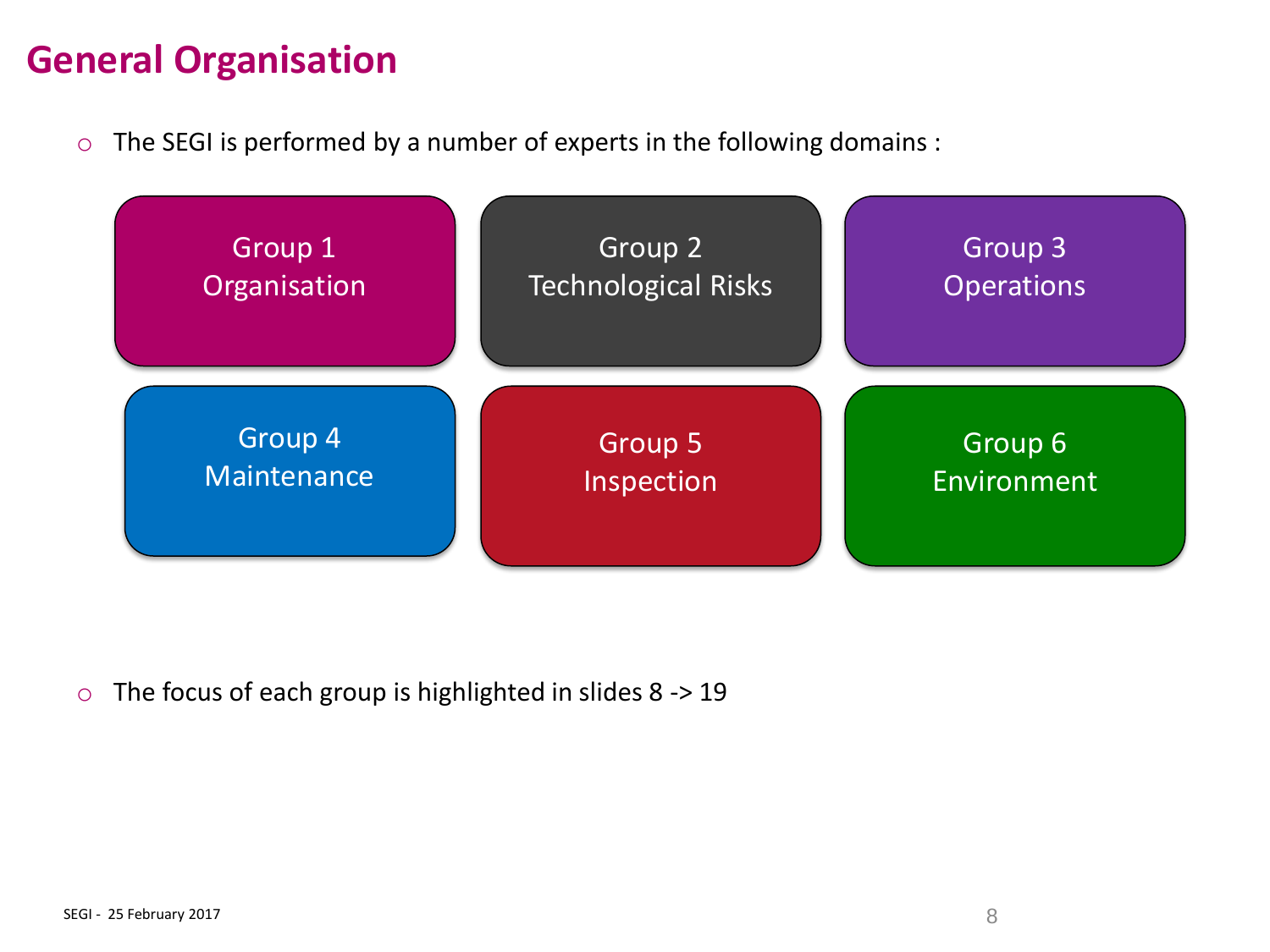### **General Organisation**

#### o The following site employees are the contact persons for each of the SEGI groups :

- $\checkmark$  Group 1 : HSE Manager
- Group 2 : Senior Process Safety Engineer
- $\checkmark$  Group 3 : Operations Manager
- $\checkmark$  Group 4 : Engineering Manager
- $\checkmark$  Group 5 : Head of Inspection
- $\checkmark$  Group 6 : Site Environment Coordinator
- o The different SEGI Groups get in touch with their respective contact persons to propose a detailed planning (interviews, visits,….)
- $\circ$  The planning for all SEGI Groups needs to be consolidated by the site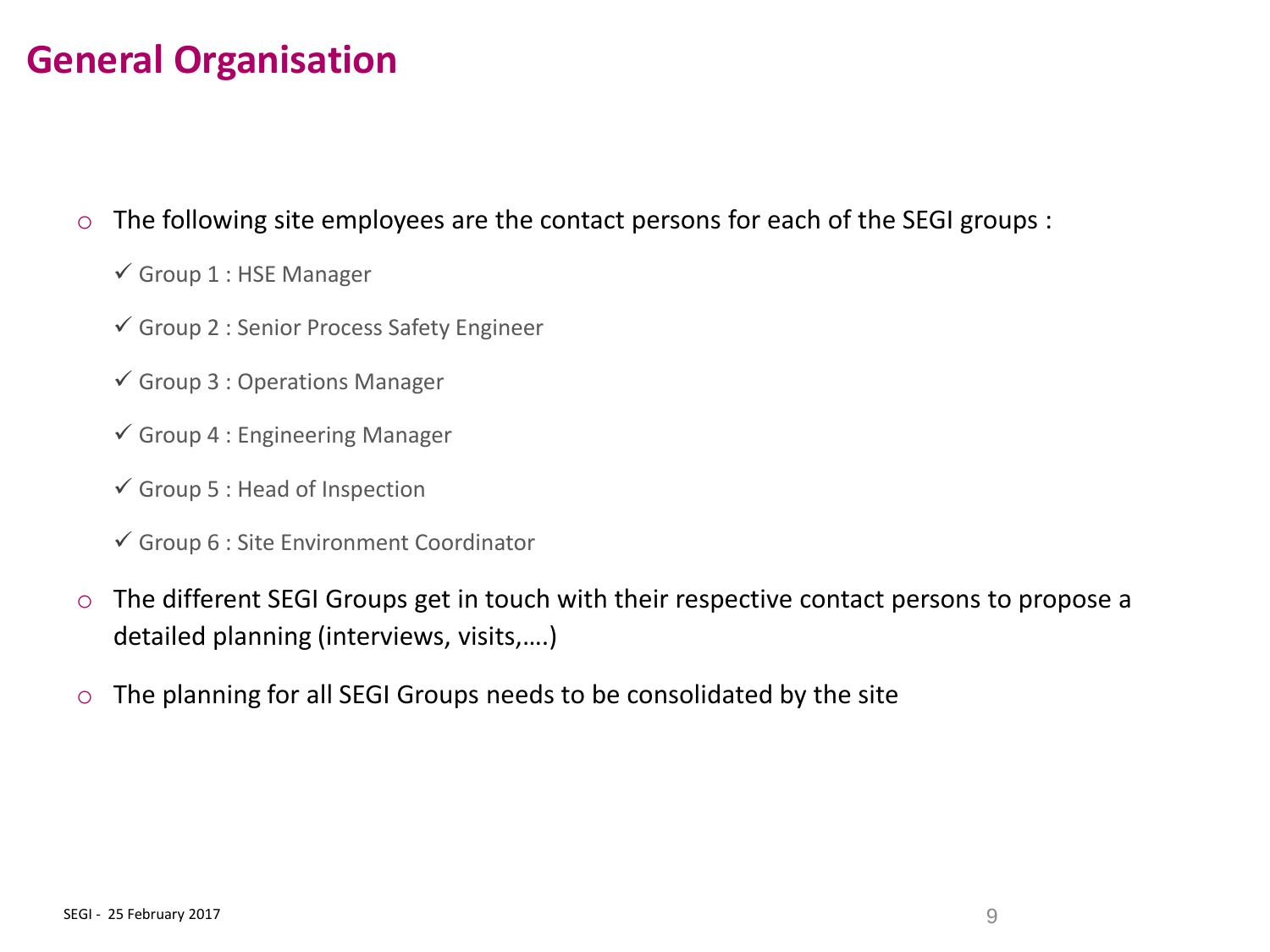## **Focus of the Groups**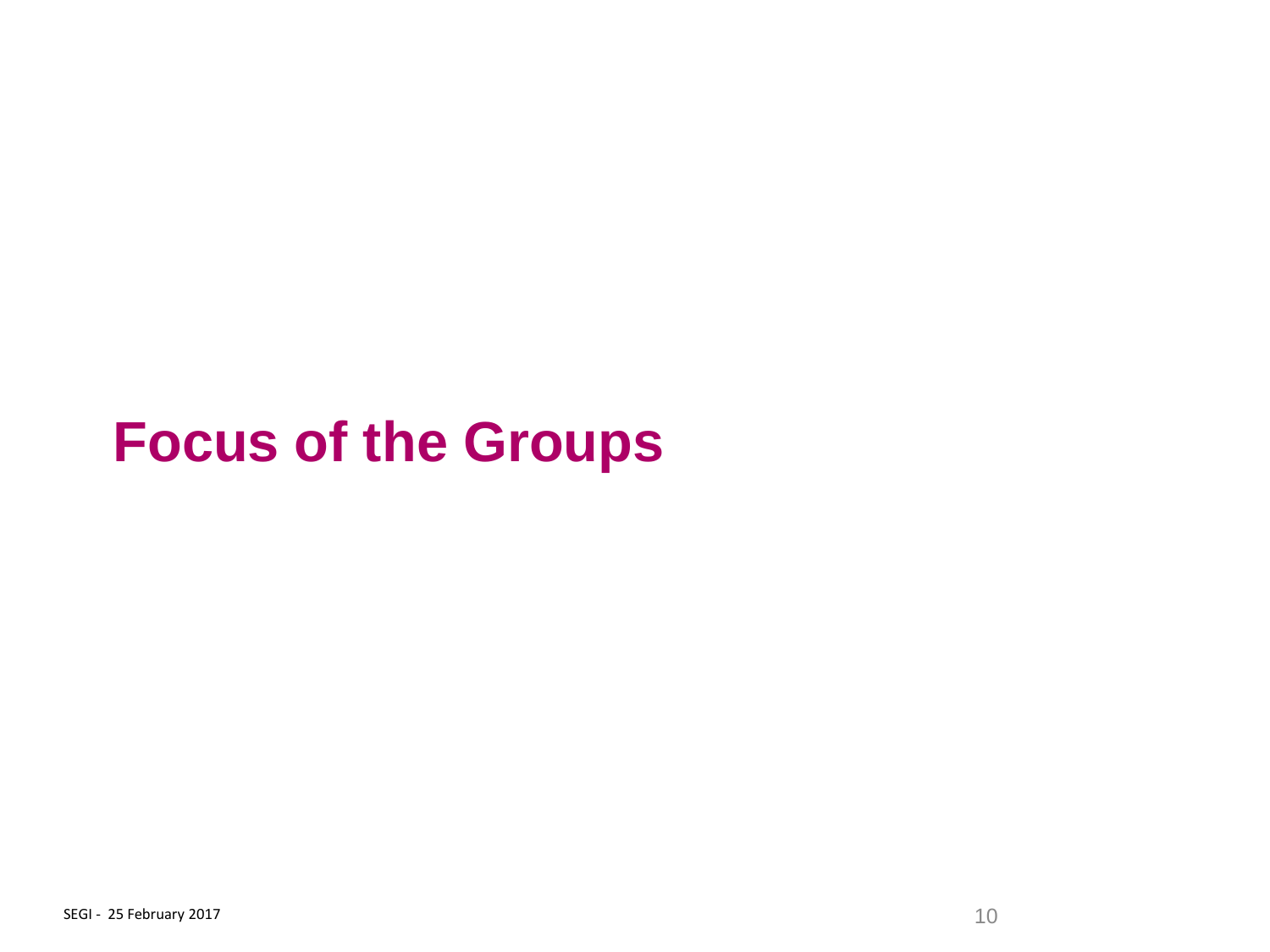### **Focus of Group 1 (Organisation)**

- o Relevance / Efficiency of the organizations in place with regard to HSE
- o Management of action plans and the associated priorities
- o Crisis Management
- o Competencies & training
	- $\checkmark$  Organization of staff training
	- $\checkmark$  On the job training / Training in downgraded situations and process emergency situations
	- $\checkmark$  Transmission and maintenance of know-how
	- $\checkmark$  Rate of job turnover in critical positions
	- $\checkmark$  Management of personnel development
- o Occupational medicine, Industrial Health
- o Internal communication
- o Evaluation of :
	- $\checkmark$  The individual objectives with regard to HSE
	- $\checkmark$  The managers commitment to HSE
	- $\checkmark$  The level of staff involvement
	- $\checkmark$  The level of safety / environment culture (prescriptive and participative management, golden rules...)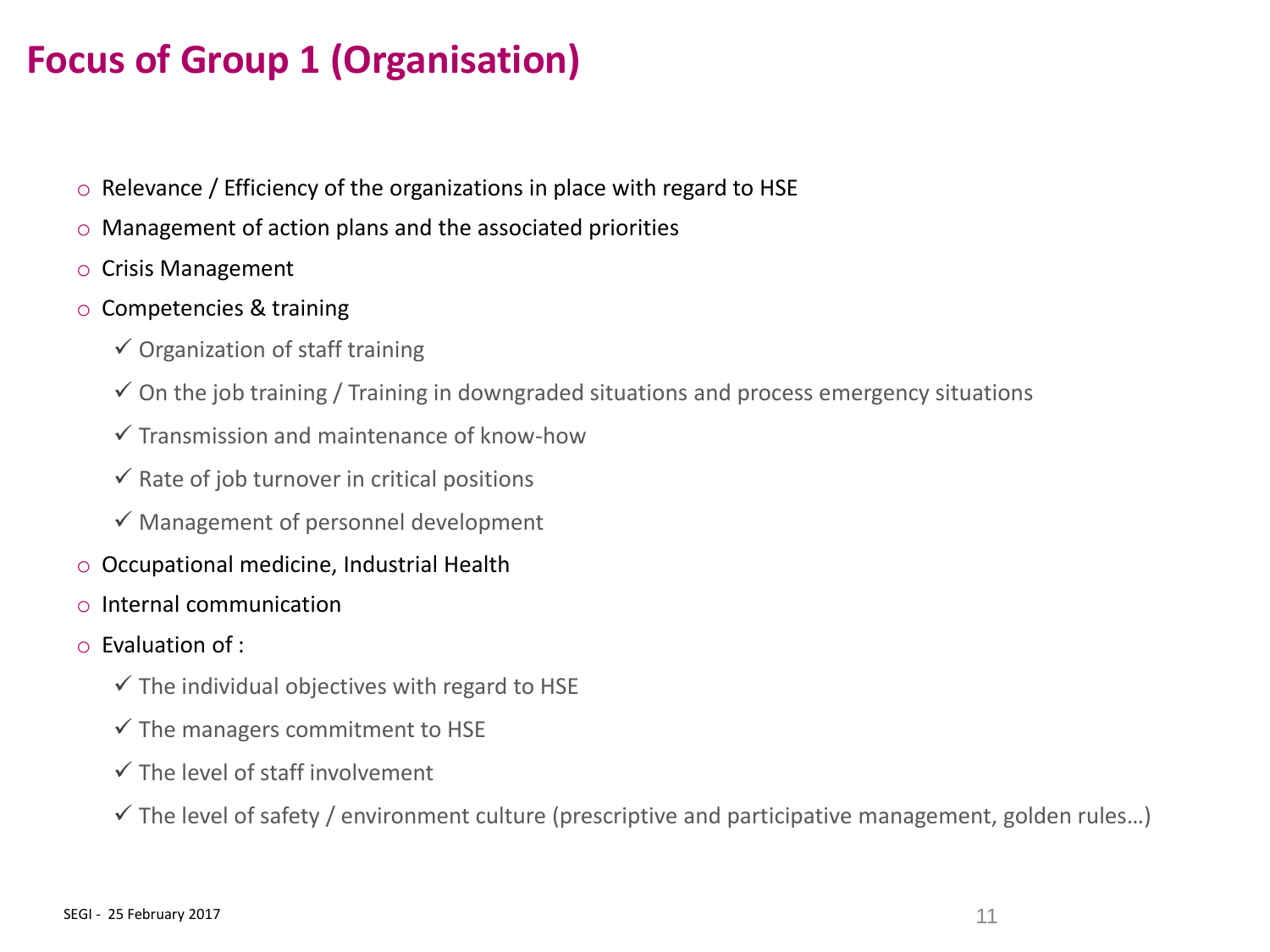### **Focus of Group 2 (Technological Risks)**

#### o Evaluation of Process Safety skills

- $\checkmark$  Process Safety Training
- $\checkmark$  Emergency preparedness
- $\checkmark$  Major risks management organization
- $\checkmark$  Communication, knowledge & awareness of major accident scenarios

#### o Process risk analyses (Seveso Safety report, HAZOP, PHA, LOPA, QRA, Buildings sitting…)

- $\checkmark$  Identification of major accidents scenarios and implementation of those
- $\checkmark$  Identification of Safety Critical Equipments
- $\checkmark$  Risk zoning (internal and external impacts)
- $\checkmark$  Emergency plans (internal and external)
- o Safety equipment by-passing
- o Downgraded situations
- o Analysis of incidents / accidents and feedback processes (lessons learnt)
- o Management of the Returns of Experience,
- o Management of Change
- o Follow-up of action plans (Audits, PHA, accident analysis,….)
- o KPI on echnological Risks
- o Document management (P&ID, synoptics)
- o Plant Standards (Buildings, LPG storage, Tank farms, Loading/unloading facilities, ROIV's, fireproofing, Fire and Gas detection, Fire fighting equipment, etc.)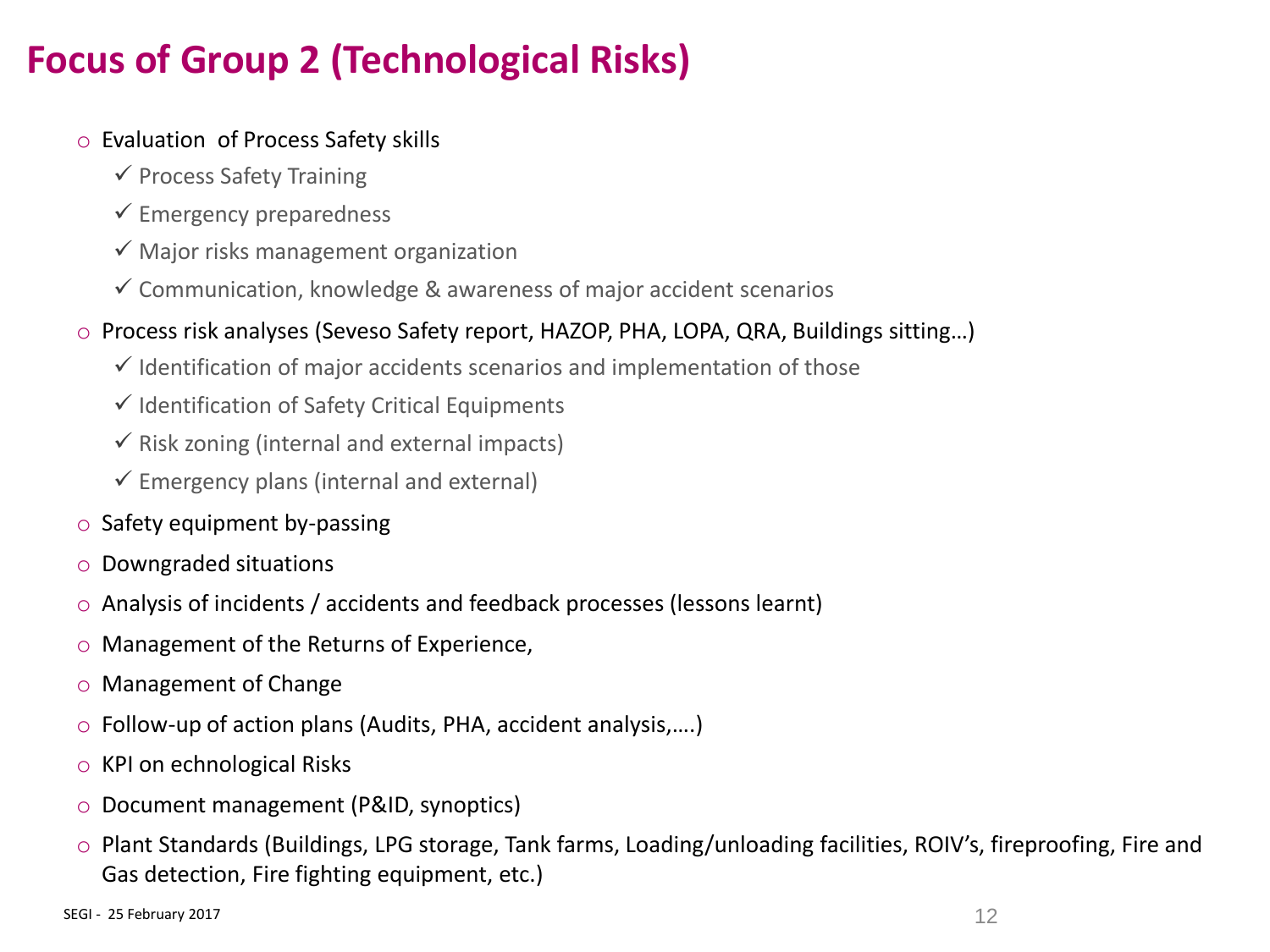### **Focus of Group 3 (Operations)**

- o Definition of functions and personal objectives (integration of Safety)
- o Knowledge and management of risks –Communication
- o Process Emergencies / Downgraded situations
- o Conformity to procedures and standing instructions: identification of discrepancies from requirements
- o Documentation available
- o Operations methods. Updating of operation procedures and integration of Safety
- o Shift Change Overs
- o Shunting of safety equipment and management of these situations
- o Work permits / Preparation of equipment before handing over to maintenance/ Works launch (control room & field) / Coordination with the maintenance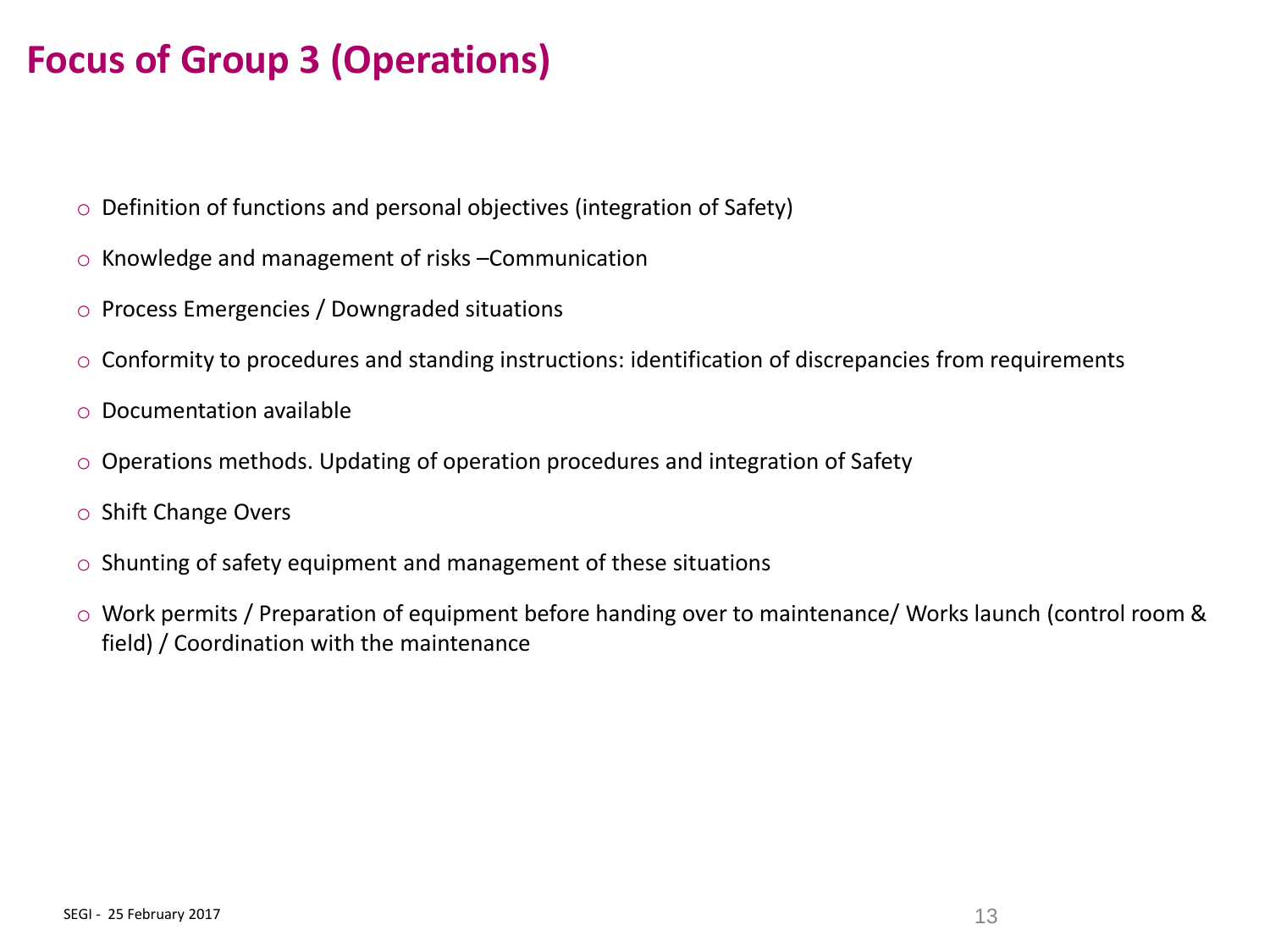### **Focus of Group 4 (Maintenance / Contractors)**

#### **Maintenance**

- o General organization
- o Maintenance methods (procedures, work preparation, scheduling…)
- o Equipment technical monitoring / Spare parts management
- o Portfolio management (work requests, priorities, backlogs, bad actors…)
- o Documentation
- o Work permit process

#### **Contractors**

- o Subcontractors assessment / Approval
- o Staff training and certification
- o Subcontractors internal safety policy
- o Examination of working conditions (work permits, job hazard analysis…)
- o Relations between the site and the contractors
- o Visit of works performed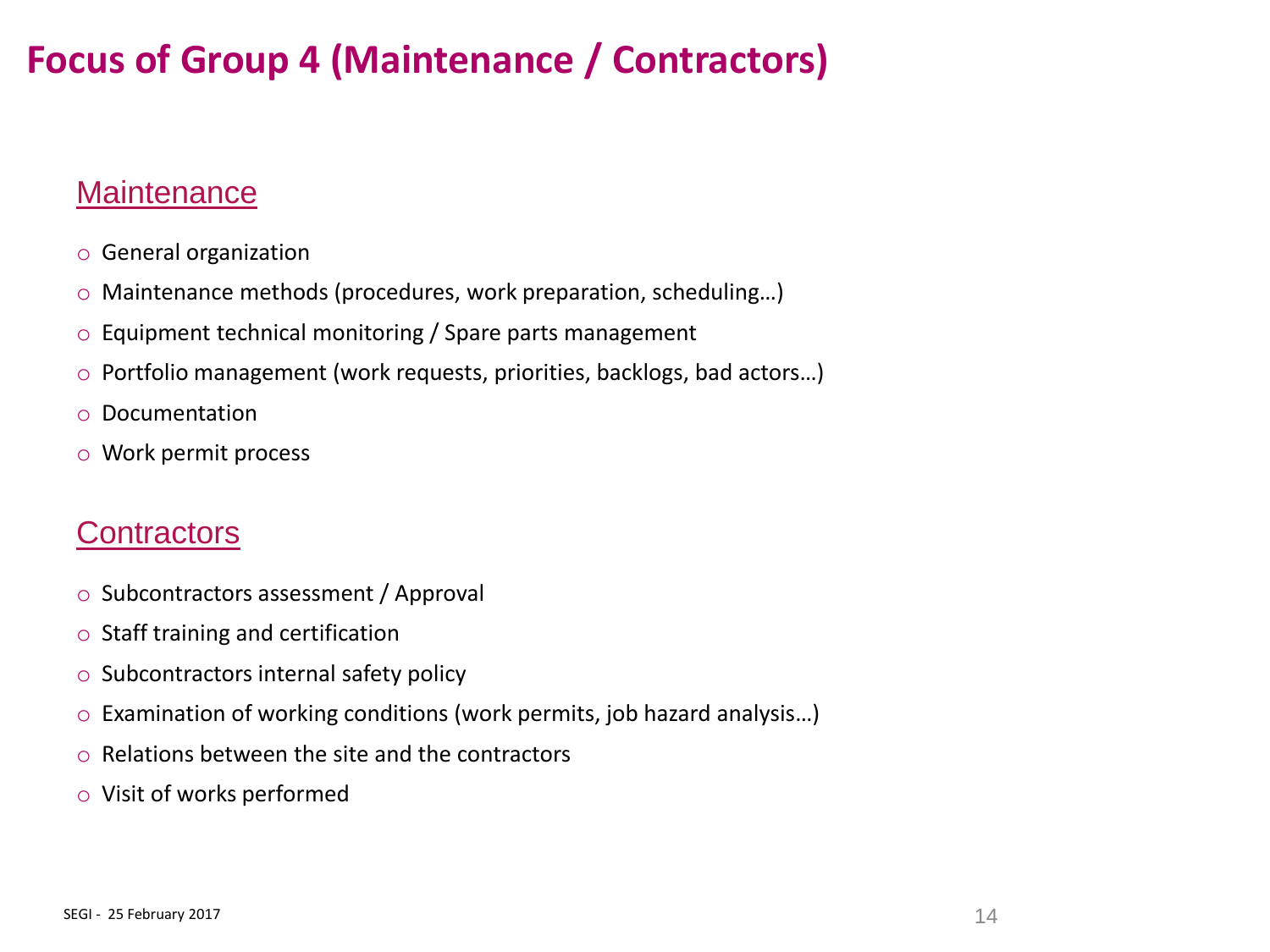### **Focus of Group 5 (Inspection / Mechanical Integrity)**

- o Regulation applicable to pressure equipment
- o Organizational and management requirements
- o Monitored equipments
- o Resources of the Inspection Department
- o Inspection methods
- o Inspection plans
- o Risk Based Inspection
- o Corrosion Under Insulation approach
- o Critical equipments
- $\circ$  Specific programs for the inspection / control of weak points
- o Inspection reports
- o Subcontracting
- o Quality system
- o Non conformities
- o Management of leak boxes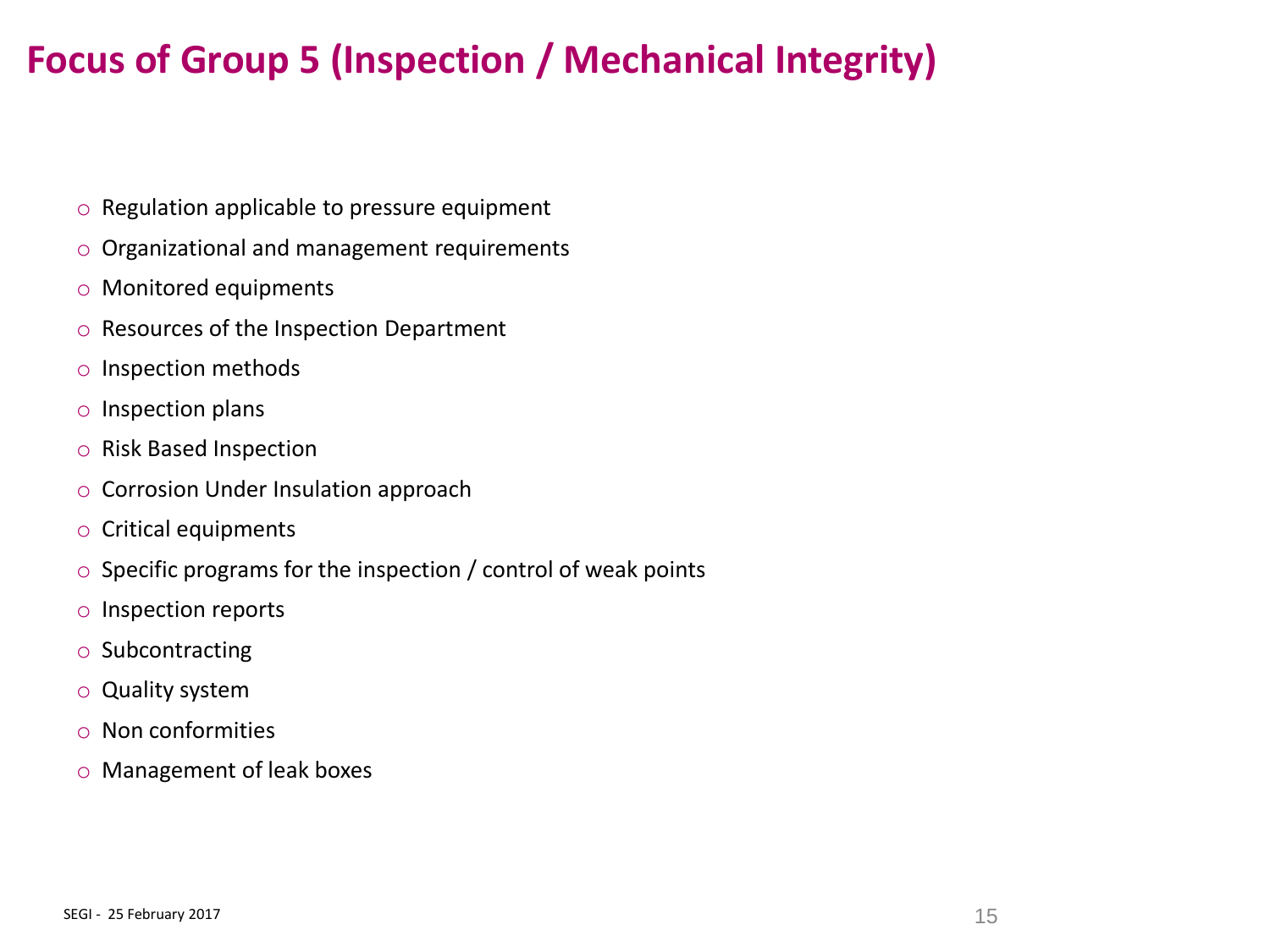### **Focus of Group 6 (Environment)**

- o Chronic & Accidental impacts on the Environment and Human Health
- o Emergency scenarios & emergency planning, feedback from experience (REX)
- o Targets:
	- $\checkmark$  Air
	- Water
	- $\checkmark$  Soil
- o Waste Management
- o Environmental Management and Culture
	- $\checkmark$  Organization
	- $\checkmark$  Objective definitions
	- $\checkmark$  Integration of environmental concerns in production operations, maintenance, contractors and suppliers follow-up
	- $\checkmark$  Training , ...
- o Stakeholders
- o Societal issues linked to the operations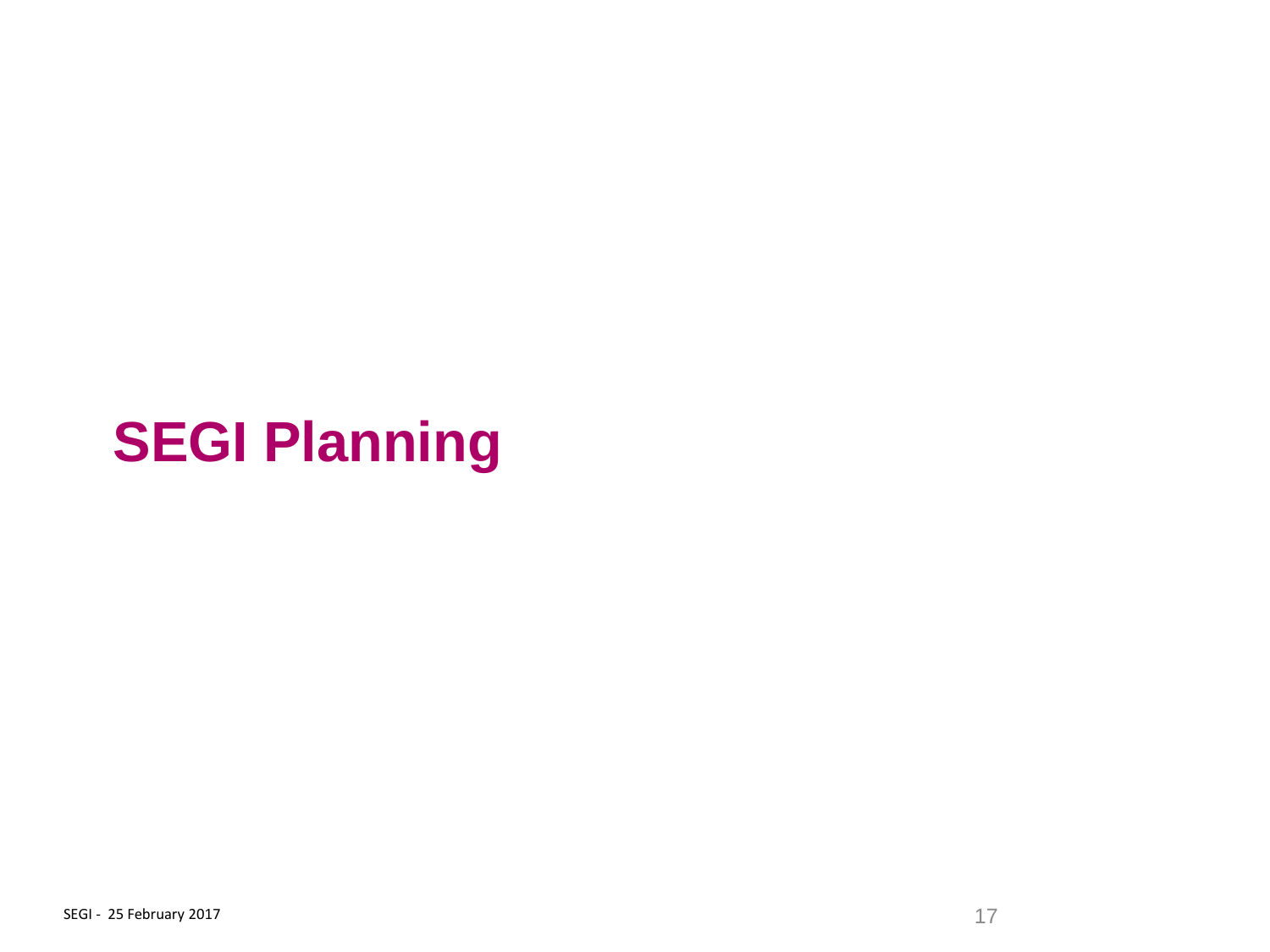#### **Day 1**

#### Morning

- o Site presentation by top management (including safety management and policy, KPI's, main issues, projects, programs, action plans,…). Expectations from SEGI
- $\circ$  Presentation of the SEGI team and the methodology used  $-$  Fine tuning of the agenda
- o Meeting with personnel representatives (HSE Committee)

#### Afternoon

- o Group 1 meeting with Work Council (1 hour and half, early afternoon if possible)
- o Group 2 visit of LPG storage, storage tank farm, jetty, truck/train loading stations, control rooms
- $\circ$  Groups 1, 3 and 4 general tour of site facilities and may perform first interviews
- o Group 5 site visit dedicated on inspection aspects
- o Group 6 site visit dedicated on environment aspects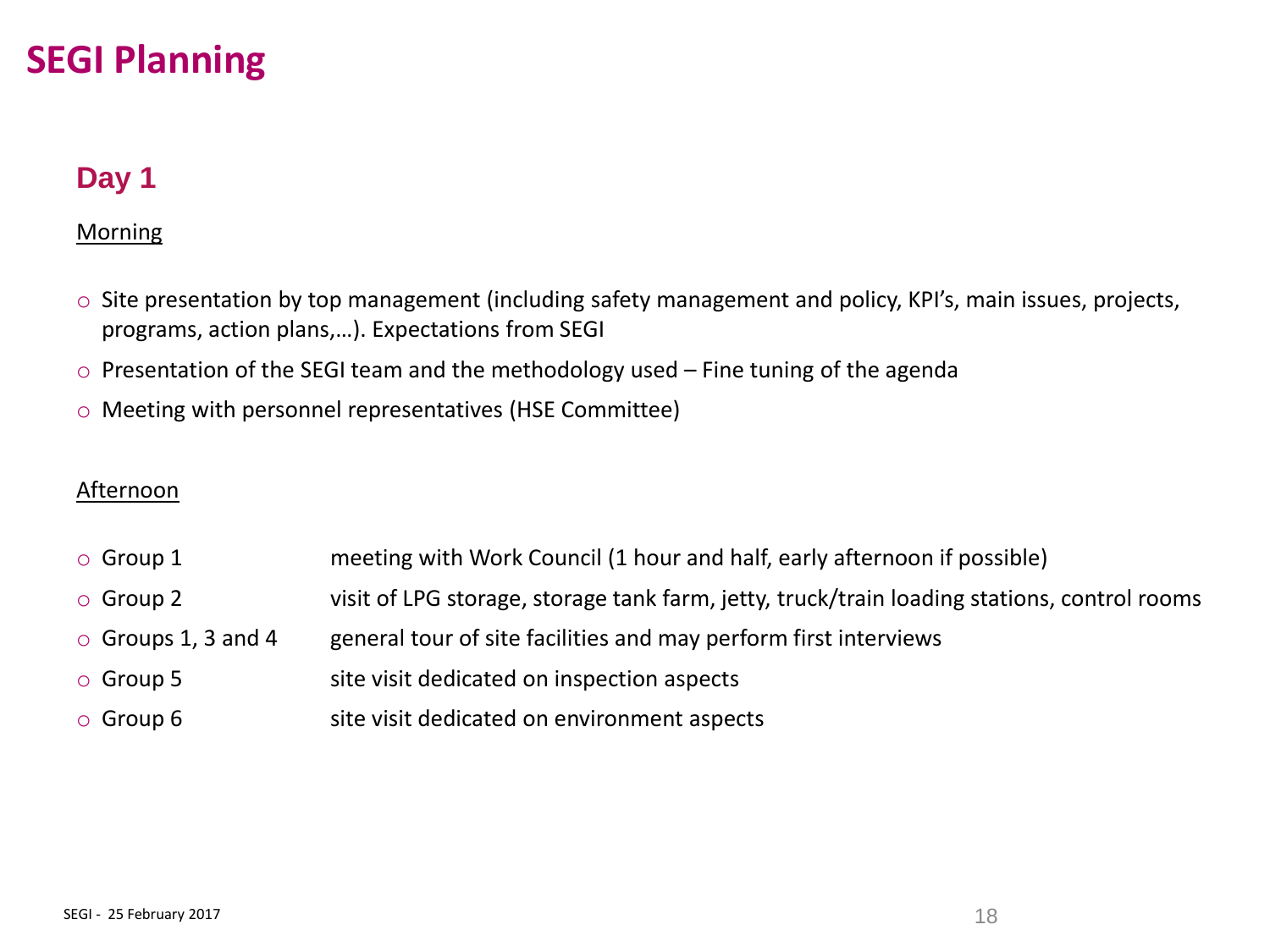#### **Day 2 to Day 4**

#### For each of the Groups

- $\checkmark$  Interviews with staff (all levels)
- $\checkmark$  Documents review
- $\checkmark$  Plant observations (equipment and work situations)
- $\checkmark$  Site meetings

According to the planning established by each Group with the site contact person (see slide 7)

During the week, Group 3 shall attend one shift change over (afternoon to night) and it should attend Work Permit issuing (presumably at the beginning of morning shift) and also works performance on the site. It will also attend operations meetings, coordination meetings with maintenance and will interview operations employees at different positions from operators to manager.

#### At the end of each day

- o Internal SEGI team meeting (from 5 to 6 pm)
- o Daily feedback from the SEGI team to site representative (6 pm)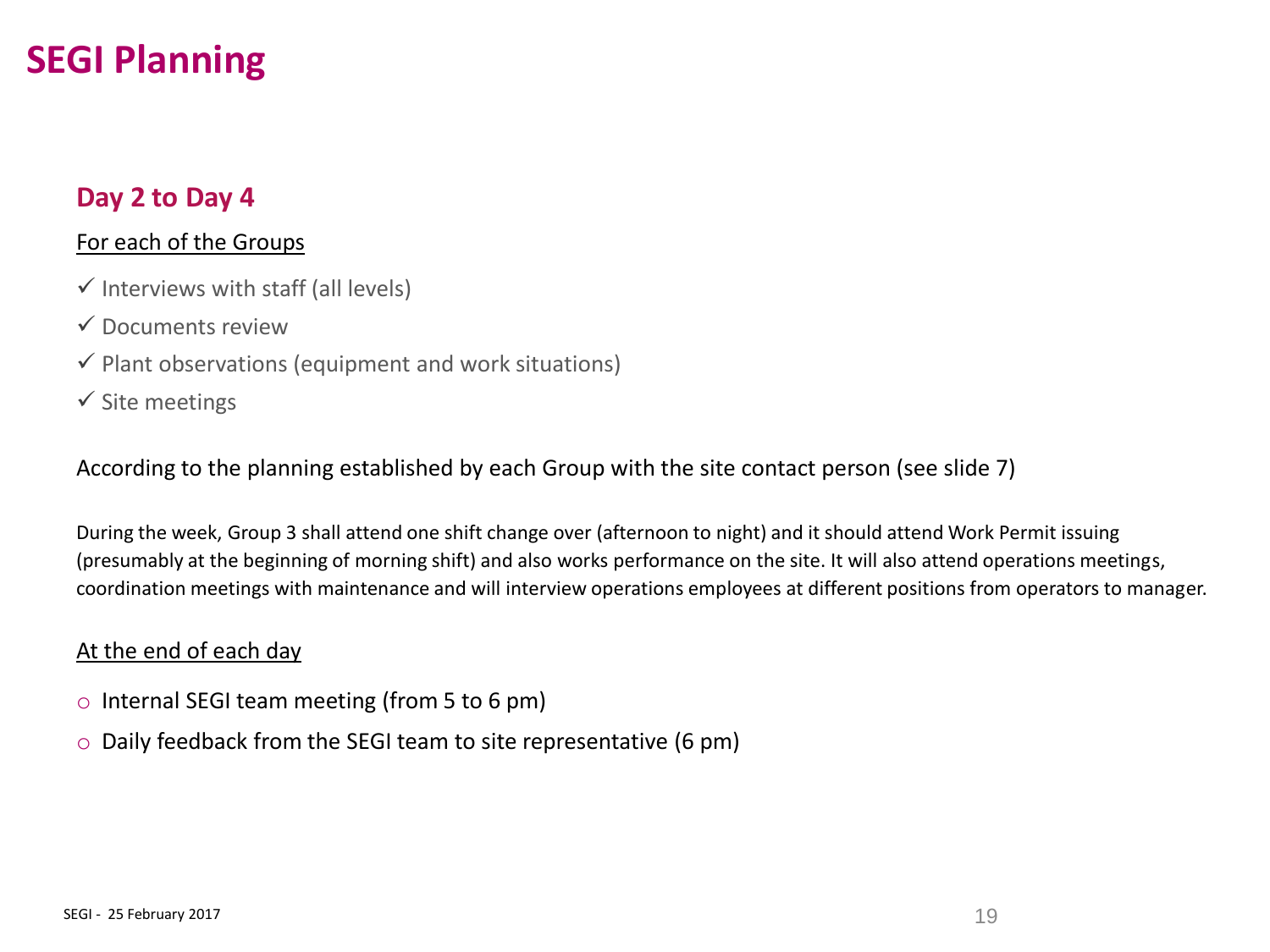#### **Day 5**

#### **Morning**

o Preparation of the debriefing by the SEGI team

#### **Afternoon**

- o Debriefing of SEGI findings
- o Recommendations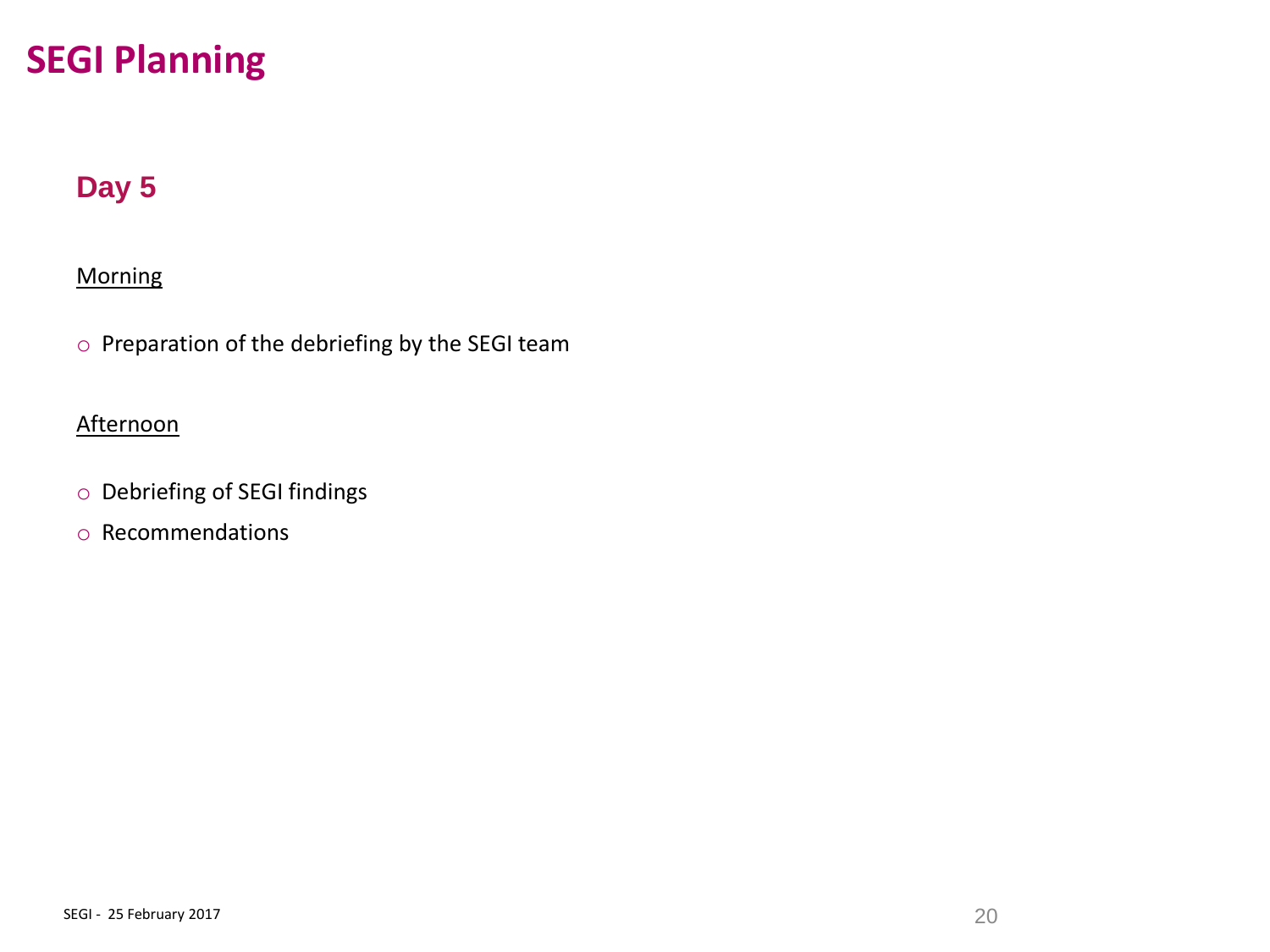#### **If an exhaustive report is needed, within three months :**

- o Wrap up of all the notes and recommendations by a coordinator from the SEGI team
- o First draft of the report sent to the site Manager for comments
- o Integration of the site Manager comments and screening of the wording by the HQ Legal Department
- o Final approval of the report by each SEGI team member
- o Release of the report in a restricted number of copies